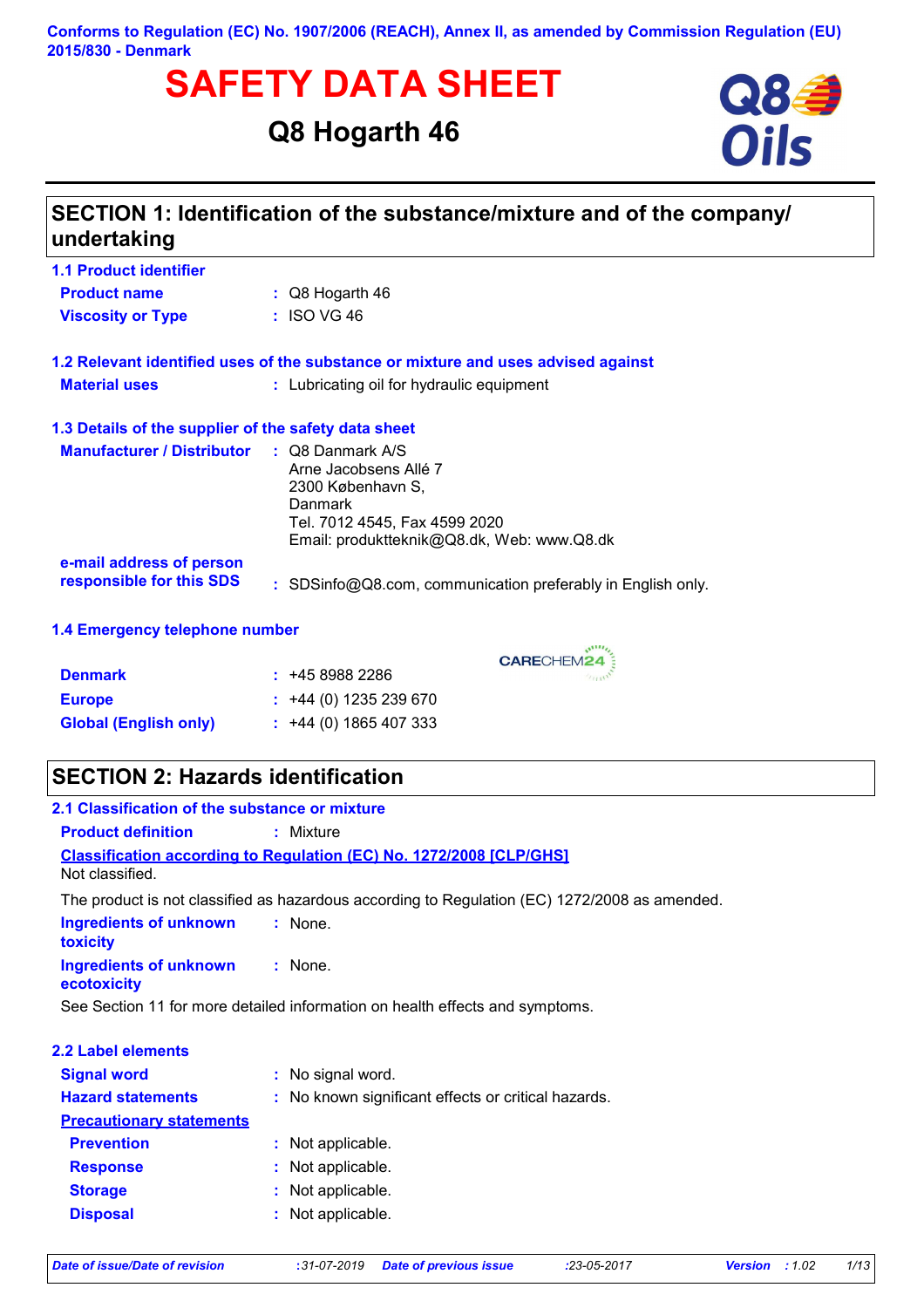|  | <b>SECTION 2: Hazards identification</b> |  |
|--|------------------------------------------|--|
|  |                                          |  |

| <b>Supplemental label</b><br>elements                                                                                                                           | : Safety data sheet available on request. |
|-----------------------------------------------------------------------------------------------------------------------------------------------------------------|-------------------------------------------|
| <b>Annex XVII - Restrictions</b><br>on the manufacture,<br>placing on the market and<br>use of certain dangerous<br>substances, mixtures and<br><b>articles</b> | : Not applicable.                         |
| <b>Special packaging requirements</b>                                                                                                                           |                                           |
| <b>Containers to be fitted</b><br>with child-resistant<br>fastenings                                                                                            | : Not applicable.                         |
| <b>Tactile warning of danger</b>                                                                                                                                | : Not applicable.                         |
| 0.0.04 bende bennemmen o                                                                                                                                        |                                           |

#### **2.3 Other hazards**

**Other hazards which do :** : Prolonged or repeated contact may dry skin and cause irritation.

**not result in classification**

## **SECTION 3: Composition/information on ingredients**

| <b>Product/ingredient name</b>                                              | <b>Identifiers</b>                                                                      | $\frac{9}{6}$ | <b>Regulation (EC) No.</b><br>1272/2008 [CLP]                                 | <b>Type</b> | <b>Notes</b> |
|-----------------------------------------------------------------------------|-----------------------------------------------------------------------------------------|---------------|-------------------------------------------------------------------------------|-------------|--------------|
| Lubricating oils (petroleum),<br>C20-50, hydrotreated neutral oil-<br>based | REACH #:<br>01-2119474889-13<br>EC: 276-738-4<br>CAS: 72623-87-1<br>Index: 649-483-00-5 | ≥50 - ≤75     | Asp. Tox. 1, H304                                                             | [1] [2]     | $H-L$        |
| Distillates (petroleum),<br>hydrotreated heavy paraffinic                   | REACH #:<br>01-2119484627-25<br>EC: 265-157-1<br>CAS: 64742-54-7<br>Index: 649-467-00-8 | ≥25 - ≤50     | Not classified.                                                               | $[2]$       | L            |
| Mineral oil                                                                 | CAS: *                                                                                  | ≤5            | Asp. Tox. 1, H304                                                             | [1] [2]     |              |
|                                                                             |                                                                                         |               | See Section 16 for<br>the full text of the H<br>statements declared<br>above. |             |              |

\* CAS: 64742-54-7, 64742-55-8, 64742-56-9, 64742-65-0

The mineral oils in the product contain < 3% DMSO extract (IP 346).

There are no additional ingredients present which, within the current knowledge of the supplier and in the concentrations applicable, are classified as hazardous to health or the environment, are PBTs, vPvBs or Substances of equivalent concern, or have been assigned a workplace exposure limit and hence require reporting in this section.

#### Type

[1] Substance classified with a health or environmental hazard

[2] Substance with a workplace exposure limit

[3] Substance meets the criteria for PBT according to Regulation (EC) No. 1907/2006, Annex XIII

[4] Substance meets the criteria for vPvB according to Regulation (EC) No. 1907/2006, Annex XIII

[5] Substance of equivalent concern

[6] Additional disclosure due to company policy

Occupational exposure limits, if available, are listed in Section 8.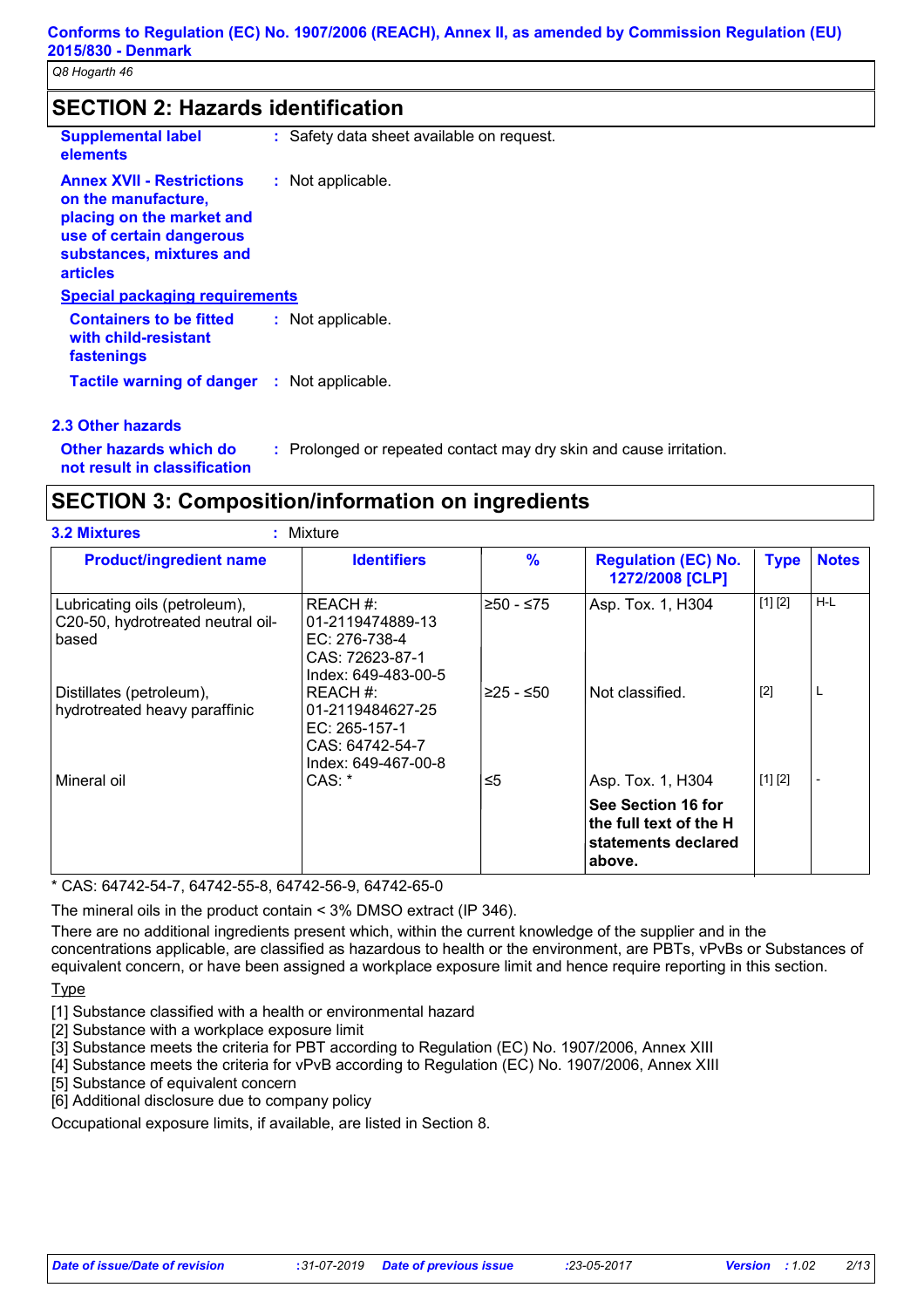# **SECTION 4: First aid measures**

| 4.1 Description of first aid measures |                                                                                                                                                                                                                                                                                                                                                                    |
|---------------------------------------|--------------------------------------------------------------------------------------------------------------------------------------------------------------------------------------------------------------------------------------------------------------------------------------------------------------------------------------------------------------------|
| <b>Eye contact</b>                    | : Immediately flush eyes with plenty of water, occasionally lifting the upper and lower<br>eyelids. Check for and remove any contact lenses. Get medical attention.                                                                                                                                                                                                |
| <b>Inhalation</b>                     | : Remove victim to fresh air and keep at rest in a position comfortable for breathing.<br>Get medical attention if symptoms occur.                                                                                                                                                                                                                                 |
| <b>Skin contact</b>                   | : Wash skin thoroughly with soap and water or use recognized skin cleanser.<br>Remove contaminated clothing and shoes. Get medical attention if symptoms occur.<br>High pressure skin injections are serious medical emergencies. Injury will not<br>appear serious at first. Within a few hours, tissue will become swollen, discolored<br>and extremely painful. |
| <b>Ingestion</b>                      | : Wash out mouth with water. Remove victim to fresh air and keep at rest in a<br>position comfortable for breathing. If material has been swallowed and the exposed<br>person is conscious, give small quantities of water to drink. Do not induce vomiting<br>unless directed to do so by medical personnel. Get medical attention if symptoms<br>occur.          |
| <b>Protection of first-aiders</b>     | : No action shall be taken involving any personal risk or without suitable training.                                                                                                                                                                                                                                                                               |

#### **4.2 Most important symptoms and effects, both acute and delayed**

#### **Over-exposure signs/symptoms Skin contact Ingestion Inhalation :** No specific data. No specific data. **:** Adverse symptoms may include the following: **:** irritation dryness cracking **Eye contact :** No specific data.

#### **4.3 Indication of any immediate medical attention and special treatment needed**

| <b>Notes to physician</b>  | : Treat symptomatically. Contact poison treatment specialist immediately if large<br>quantities have been ingested or inhaled. |
|----------------------------|--------------------------------------------------------------------------------------------------------------------------------|
| <b>Specific treatments</b> | : No specific treatment.                                                                                                       |

## **SECTION 5: Firefighting measures**

| 5.1 Extinguishing media                                |                                                                                                                                                                                                     |
|--------------------------------------------------------|-----------------------------------------------------------------------------------------------------------------------------------------------------------------------------------------------------|
| <b>Suitable extinguishing</b><br>media                 | : Use dry chemical, $CO2$ , alcohol-resistant foam or water spray (fog).                                                                                                                            |
| <b>Unsuitable extinguishing</b><br>media               | : Do not use water jet.                                                                                                                                                                             |
|                                                        | 5.2 Special hazards arising from the substance or mixture                                                                                                                                           |
| <b>Hazards from the</b><br>substance or mixture        | : In a fire or if heated, a pressure increase will occur and the container may burst.                                                                                                               |
| <b>Hazardous combustion</b><br>products                | : Decomposition products may include the following materials:<br>carbon dioxide<br>carbon monoxide<br>sulfur oxides                                                                                 |
| <b>5.3 Advice for firefighters</b>                     |                                                                                                                                                                                                     |
| <b>Special protective actions</b><br>for fire-fighters | : Promptly isolate the scene by removing all persons from the vicinity of the incident if<br>there is a fire. No action shall be taken involving any personal risk or without<br>suitable training. |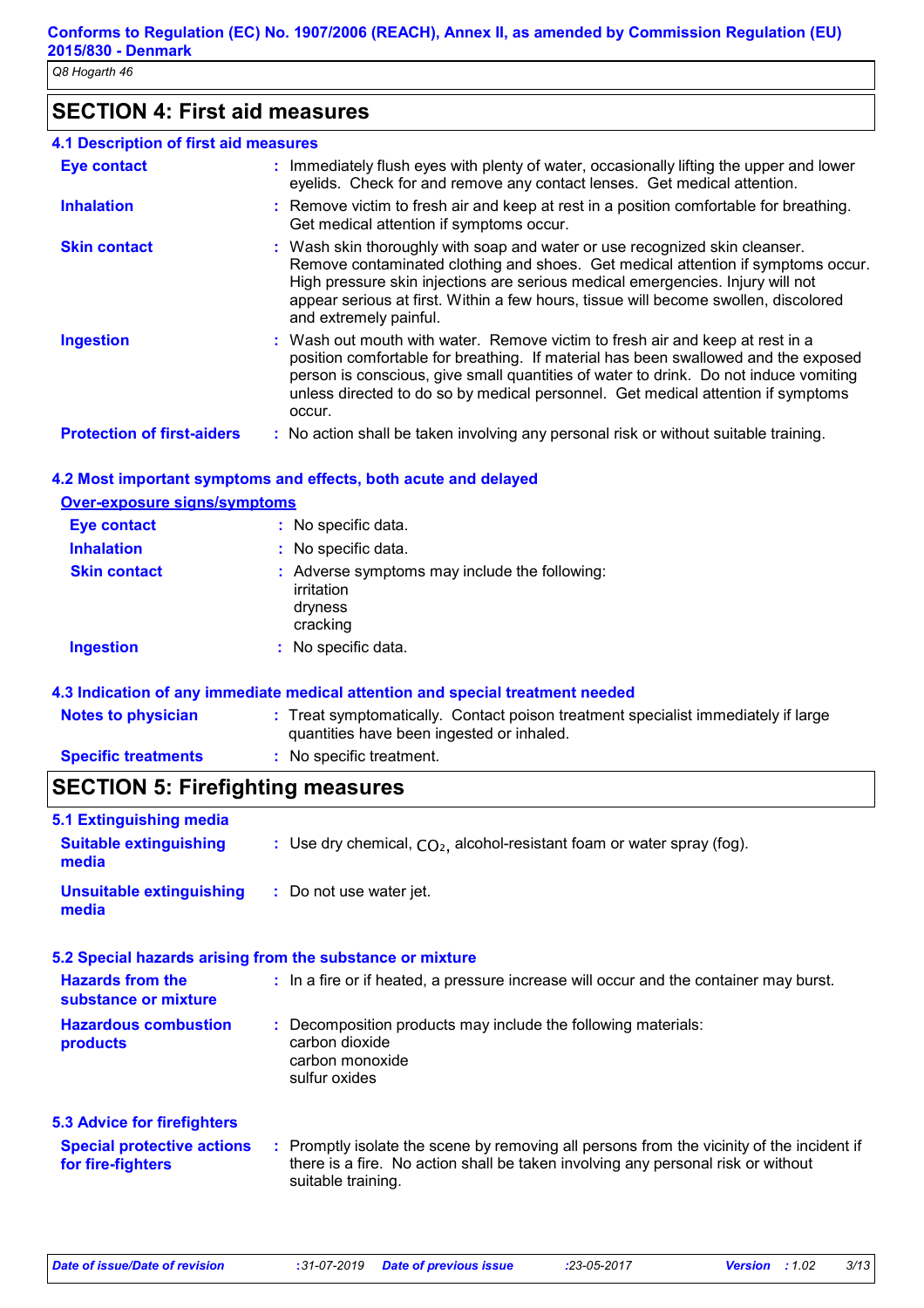| <b>SECTION 5: Firefighting measures</b>                  |                                                                                                                                                                                                                                                                                                                                                                       |  |
|----------------------------------------------------------|-----------------------------------------------------------------------------------------------------------------------------------------------------------------------------------------------------------------------------------------------------------------------------------------------------------------------------------------------------------------------|--|
| <b>Special protective</b><br>equipment for fire-fighters | : Fire-fighters should wear appropriate protective equipment and self-contained<br>breathing apparatus (SCBA) with a full face-piece operated in positive pressure<br>mode. Clothing for fire-fighters (including helmets, protective boots and gloves)<br>conforming to European standard EN 469 will provide a basic level of protection for<br>chemical incidents. |  |

## **SECTION 6: Accidental release measures**

|                                           | 6.1 Personal precautions, protective equipment and emergency procedures                                                                                                                                                                                                                                                                                                                                                                                                        |  |
|-------------------------------------------|--------------------------------------------------------------------------------------------------------------------------------------------------------------------------------------------------------------------------------------------------------------------------------------------------------------------------------------------------------------------------------------------------------------------------------------------------------------------------------|--|
| For non-emergency<br>personnel            | : No action shall be taken involving any personal risk or without suitable training.<br>Evacuate surrounding areas. Keep unnecessary and unprotected personnel from<br>entering. Do not touch or walk through spilled material. Put on appropriate<br>personal protective equipment.                                                                                                                                                                                           |  |
|                                           | <b>For emergency responders</b> : If specialized clothing is required to deal with the spillage, take note of any<br>information in Section 8 on suitable and unsuitable materials. See also the<br>information in "For non-emergency personnel".                                                                                                                                                                                                                              |  |
| <b>6.2 Environmental</b><br>precautions   | : Avoid dispersal of spilled material and runoff and contact with soil, waterways,<br>drains and sewers. Inform the relevant authorities if the product has caused<br>environmental pollution (sewers, waterways, soil or air).                                                                                                                                                                                                                                                |  |
|                                           | 6.3 Methods and materials for containment and cleaning up                                                                                                                                                                                                                                                                                                                                                                                                                      |  |
| <b>Small spill</b>                        | : Stop leak if without risk. Move containers from spill area. Dilute with water and mop<br>up if water-soluble. Alternatively, or if water-insoluble, absorb with an inert dry<br>material and place in an appropriate waste disposal container. Dispose of via a<br>licensed waste disposal contractor.                                                                                                                                                                       |  |
| <b>Large spill</b>                        | : Stop leak if without risk. Move containers from spill area. Prevent entry into sewers,<br>water courses, basements or confined areas. Wash spillages into an effluent<br>treatment plant or proceed as follows. Contain and collect spillage with non-<br>combustible, absorbent material e.g. sand, earth, vermiculite or diatomaceous earth<br>and place in container for disposal according to local regulations. Dispose of via a<br>licensed waste disposal contractor. |  |
| 6.4 Reference to other<br><b>sections</b> | : See Section 1 for emergency contact information.<br>See Section 8 for information on appropriate personal protective equipment.<br>See Section 13 for additional waste treatment information.                                                                                                                                                                                                                                                                                |  |

# **SECTION 7: Handling and storage**

The information in this section contains generic advice and guidance. The list of Identified Uses in Section 1 should be consulted for any available use-specific information provided in the Exposure Scenario(s).

#### **7.1 Precautions for safe handling Protective measures : Advice on general occupational hygiene :** Eating, drinking and smoking should be prohibited in areas where this material is : Put on appropriate personal protective equipment (see Section 8). handled, stored and processed. Workers should wash hands and face before eating, drinking and smoking. Remove contaminated clothing and protective equipment before entering eating areas. See also Section 8 for additional information on hygiene measures.

#### **7.2 Conditions for safe storage, including any incompatibilities**

Store in accordance with local regulations. Store in original container protected from direct sunlight in a dry, cool and well-ventilated area, away from incompatible materials (see Section 10) and food and drink. Keep container tightly closed and sealed until ready for use. Containers that have been opened must be carefully resealed and kept upright to prevent leakage. Do not store in unlabeled containers. Use appropriate containment to avoid environmental contamination. See Section 10 for incompatible materials before handling or use.

| 7.3 Specific end use(s) |                  |  |
|-------------------------|------------------|--|
| <b>Recommendations</b>  | : Not available. |  |
|                         |                  |  |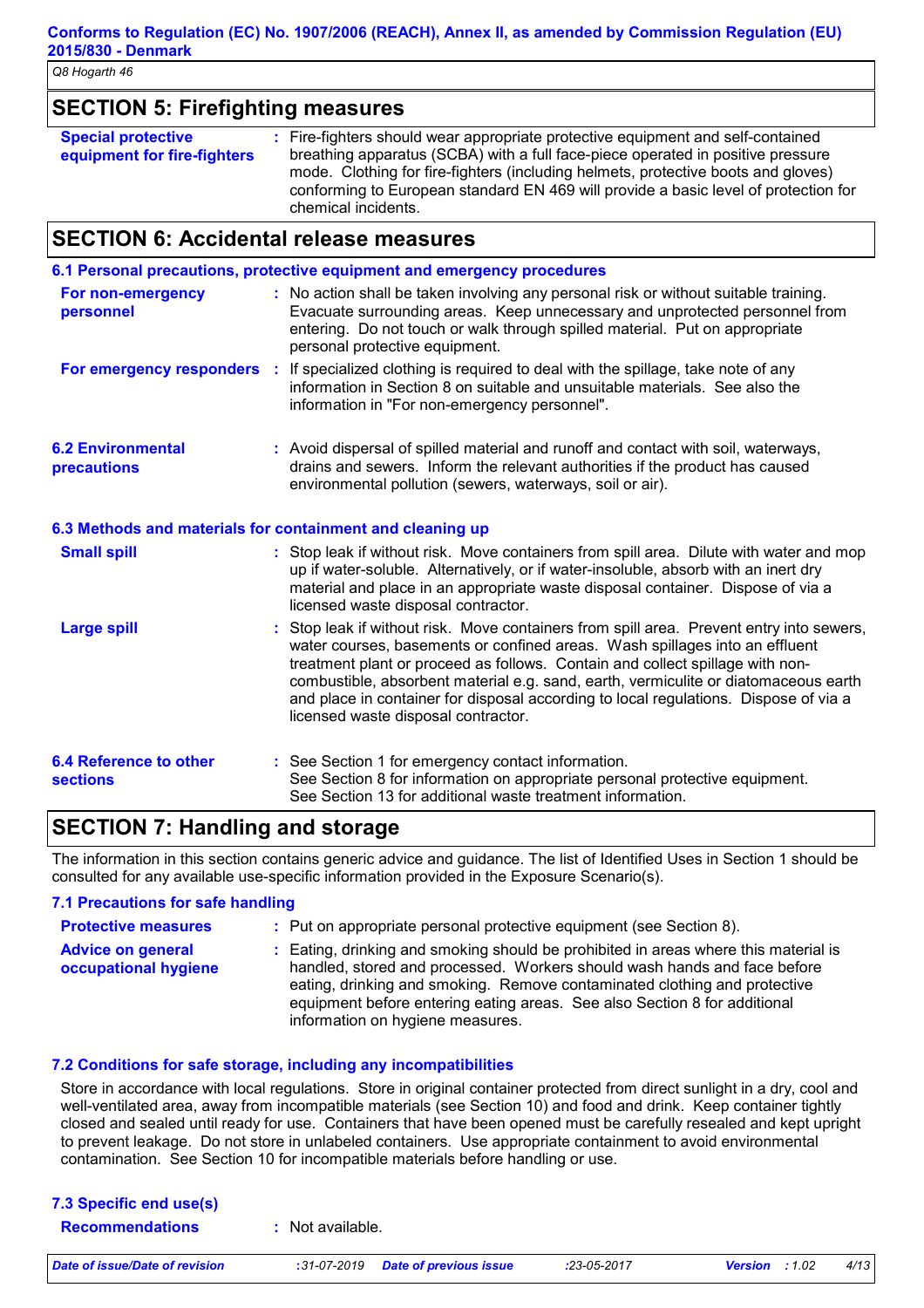## **SECTION 7: Handling and storage**

**Industrial sector specific : solutions** : Not available.

# **SECTION 8: Exposure controls/personal protection**

The information in this section contains generic advice and guidance. Information is provided based on typical anticipated uses of the product. Additional measures might be required for bulk handling or other uses that could significantly increase worker exposure or environmental releases.

#### **8.1 Control parameters**

#### **Occupational exposure limits**

| <b>Product/ingredient name</b>                                                                                                                      |               | <b>Exposure limit values</b>                                                                                                                                                                                                                                                                                                                                                                                                                                                                                                                                                                                                                                                                                                                                                                                                                                                                                                                                                                                        |
|-----------------------------------------------------------------------------------------------------------------------------------------------------|---------------|---------------------------------------------------------------------------------------------------------------------------------------------------------------------------------------------------------------------------------------------------------------------------------------------------------------------------------------------------------------------------------------------------------------------------------------------------------------------------------------------------------------------------------------------------------------------------------------------------------------------------------------------------------------------------------------------------------------------------------------------------------------------------------------------------------------------------------------------------------------------------------------------------------------------------------------------------------------------------------------------------------------------|
| Lubricating oils (petroleum), C20-50,<br>hydrotreated neutral oil-based<br>Distillates (petroleum), hydrotreated heavy<br>paraffinic<br>Mineral oil |               | Working Environment Authority (Denmark, 10/2012).<br>TWA: 1 mg/m <sup>3</sup> 8 hours. Form: mist and particles<br>Working Environment Authority (Denmark, 10/2012).<br>TWA: 1 mg/m <sup>3</sup> 8 hours. Form: mist and particles<br>Working Environment Authority (Denmark, 10/2012).<br>TWA: 1 mg/m <sup>3</sup> 8 hours. Form: mist and particles                                                                                                                                                                                                                                                                                                                                                                                                                                                                                                                                                                                                                                                               |
| <b>Recommended monitoring</b><br>procedures                                                                                                         | required.     | If this product contains ingredients with exposure limits, personal, workplace<br>atmosphere or biological monitoring may be required to determine the effectiveness<br>of the ventilation or other control measures and/or the necessity to use respiratory<br>protective equipment. Reference should be made to monitoring standards, such as<br>the following: European Standard EN 689 (Workplace atmospheres - Guidance for<br>the assessment of exposure by inhalation to chemical agents for comparison with<br>limit values and measurement strategy) European Standard EN 14042 (Workplace<br>atmospheres - Guide for the application and use of procedures for the assessment<br>of exposure to chemical and biological agents) European Standard EN 482<br>(Workplace atmospheres - General requirements for the performance of procedures<br>for the measurement of chemical agents) Reference to national guidance<br>documents for methods for the determination of hazardous substances will also be |
| <b>DNELS/DMELS</b>                                                                                                                                  |               |                                                                                                                                                                                                                                                                                                                                                                                                                                                                                                                                                                                                                                                                                                                                                                                                                                                                                                                                                                                                                     |
| No DNELs/DMELs available.                                                                                                                           |               |                                                                                                                                                                                                                                                                                                                                                                                                                                                                                                                                                                                                                                                                                                                                                                                                                                                                                                                                                                                                                     |
| <b>PNECs</b><br>No PNECs available.                                                                                                                 |               |                                                                                                                                                                                                                                                                                                                                                                                                                                                                                                                                                                                                                                                                                                                                                                                                                                                                                                                                                                                                                     |
| <b>8.2 Exposure controls</b>                                                                                                                        |               |                                                                                                                                                                                                                                                                                                                                                                                                                                                                                                                                                                                                                                                                                                                                                                                                                                                                                                                                                                                                                     |
| <b>Appropriate engineering</b><br><b>controls</b>                                                                                                   | contaminants. | : Good general ventilation should be sufficient to control worker exposure to airborne                                                                                                                                                                                                                                                                                                                                                                                                                                                                                                                                                                                                                                                                                                                                                                                                                                                                                                                              |
| <b>Individual protection measures</b>                                                                                                               |               |                                                                                                                                                                                                                                                                                                                                                                                                                                                                                                                                                                                                                                                                                                                                                                                                                                                                                                                                                                                                                     |
| <b>Hygiene measures</b>                                                                                                                             |               | : Wash hands, forearms and face thoroughly after handling chemical products,<br>before eating, smoking and using the lavatory and at the end of the working period.<br>Appropriate techniques should be used to remove potentially contaminated clothing.<br>Wash contaminated clothing before reusing. Ensure that eyewash stations and<br>safety showers are close to the workstation location.                                                                                                                                                                                                                                                                                                                                                                                                                                                                                                                                                                                                                   |
| <b>Eye/face protection</b>                                                                                                                          | side-shields. | : Safety eyewear complying with an approved standard should be used when a risk<br>assessment indicates this is necessary to avoid exposure to liquid splashes, mists,<br>gases or dusts. If contact is possible, the following protection should be worn,<br>unless the assessment indicates a higher degree of protection: safety glasses with                                                                                                                                                                                                                                                                                                                                                                                                                                                                                                                                                                                                                                                                    |
| <b>Skin protection</b>                                                                                                                              |               |                                                                                                                                                                                                                                                                                                                                                                                                                                                                                                                                                                                                                                                                                                                                                                                                                                                                                                                                                                                                                     |
| <b>Hand protection</b>                                                                                                                              |               | : Chemical-resistant, impervious gloves complying with an approved standard should<br>be worn at all times when handling chemical products if a risk assessment indicates<br>this is necessary. Wear suitable gloves tested to EN374. Recommended: < 1<br>hour (breakthrough time): nitrile rubber 0.17 mm.                                                                                                                                                                                                                                                                                                                                                                                                                                                                                                                                                                                                                                                                                                         |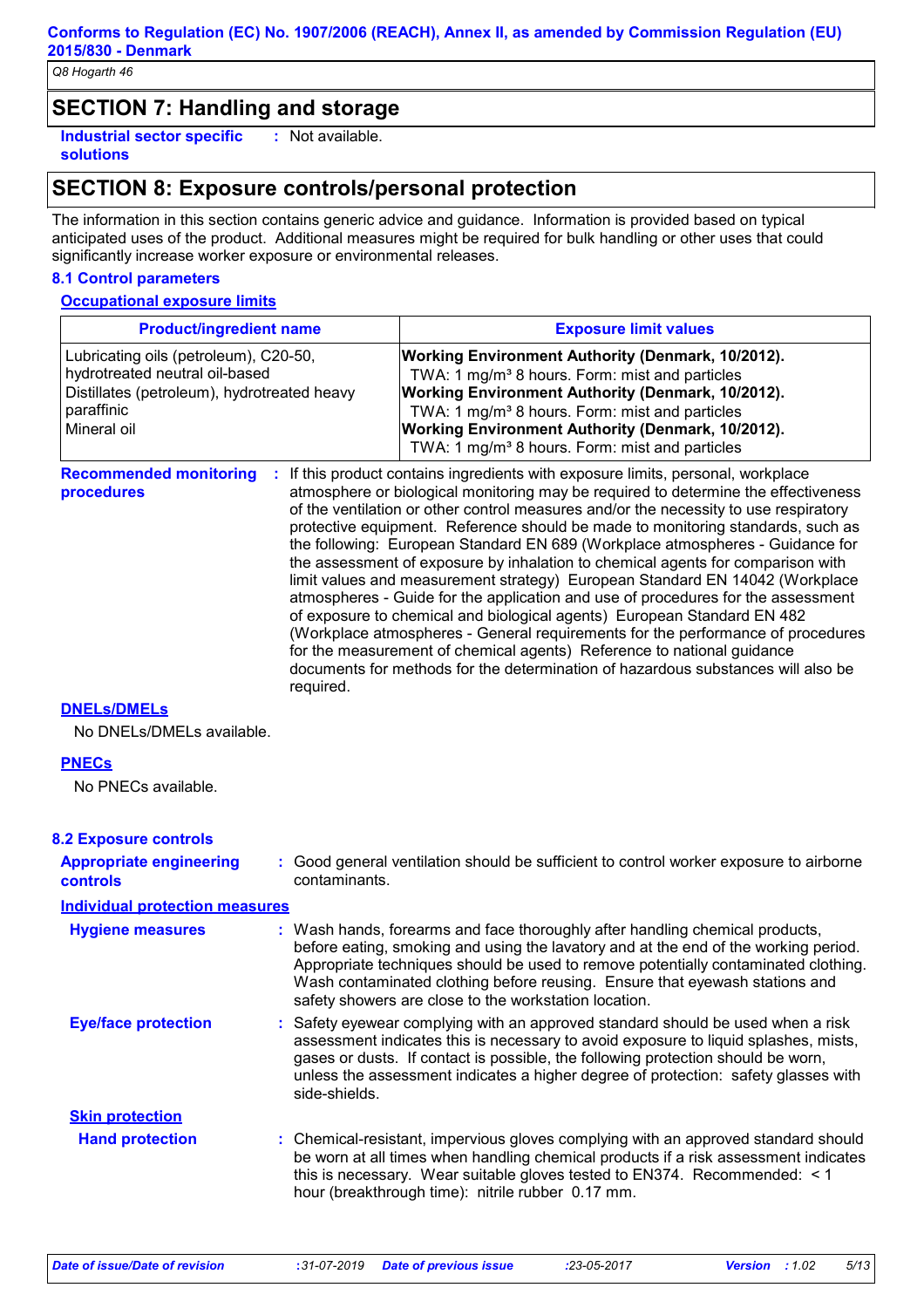# **SECTION 8: Exposure controls/personal protection**

| <b>Body protection</b>                    | : Personal protective equipment for the body should be selected based on the task<br>being performed and the risks involved and should be approved by a specialist<br>before handling this product.                                                                                                                                                                              |
|-------------------------------------------|----------------------------------------------------------------------------------------------------------------------------------------------------------------------------------------------------------------------------------------------------------------------------------------------------------------------------------------------------------------------------------|
| <b>Other skin protection</b>              | : Appropriate footwear and any additional skin protection measures should be<br>selected based on the task being performed and the risks involved and should be<br>approved by a specialist before handling this product.                                                                                                                                                        |
| <b>Respiratory protection</b>             | : Based on the hazard and potential for exposure, select a respirator that meets the<br>appropriate standard or certification. Respirators must be used according to a<br>respiratory protection program to ensure proper fitting, training, and other important<br>aspects of use. Recommended: Boiling point $> 65$ °C: A1; Boiling point < 65 °C:<br>AX1; Hot material: A1P2. |
| <b>Environmental exposure</b><br>controls | : Emissions from ventilation or work process equipment should be checked to<br>ensure they comply with the requirements of environmental protection legislation.<br>In some cases, fume scrubbers, filters or engineering modifications to the process<br>equipment will be necessary to reduce emissions to acceptable levels.                                                  |

# **SECTION 9: Physical and chemical properties**

| 9.1 Information on basic physical and chemical properties         |                                                                   |
|-------------------------------------------------------------------|-------------------------------------------------------------------|
| <b>Appearance</b>                                                 |                                                                   |
| <b>Physical state</b>                                             | : Liquid. [Oily liquid.]                                          |
| <b>Appearance</b>                                                 | Clear.                                                            |
| <b>Color</b>                                                      | Yellow [Light]                                                    |
| <b>Odor</b>                                                       | Characteristic.                                                   |
| <b>Odor threshold</b>                                             | Not available.                                                    |
| pH                                                                | $\overline{7}$                                                    |
| <b>Melting point/freezing point</b>                               | $: <27^{\circ}$ C                                                 |
| <b>Initial boiling point and</b><br>boiling range                 | $: >220^{\circ}C$                                                 |
| <b>Flash point</b>                                                | Open cup: >200°C [ASTM D92.]                                      |
| <b>Evaporation rate</b>                                           | : Not available.                                                  |
| <b>Flammability (solid, gas)</b>                                  | : Not applicable.                                                 |
| <b>Upper/lower flammability or</b><br>explosive limits            | : Not available.                                                  |
| <b>Vapor pressure</b>                                             | $:$ <0.01 kPa [room temperature]                                  |
| <b>Vapor density</b>                                              | : Not available.                                                  |
| <b>Density</b>                                                    | $0.855$ g/cm <sup>3</sup> [15°C]                                  |
| <b>Solubility(ies)</b>                                            | : Insoluble in the following materials: cold water and hot water. |
| <b>Partition coefficient: n-octanol/: Not available.</b><br>water |                                                                   |
| <b>Auto-ignition temperature</b>                                  | $>300^{\circ}$ C                                                  |
| <b>Decomposition temperature</b>                                  | $>300^{\circ}$ C                                                  |
| <b>Viscosity (40°C)</b>                                           | 46.6 cSt                                                          |
| Viscosity (100°C)                                                 | : 8.75 cSt                                                        |
| <b>Explosive properties</b>                                       | Not applicable.                                                   |
| <b>Oxidizing properties</b>                                       | : Not applicable.                                                 |

#### **9.2 Other information**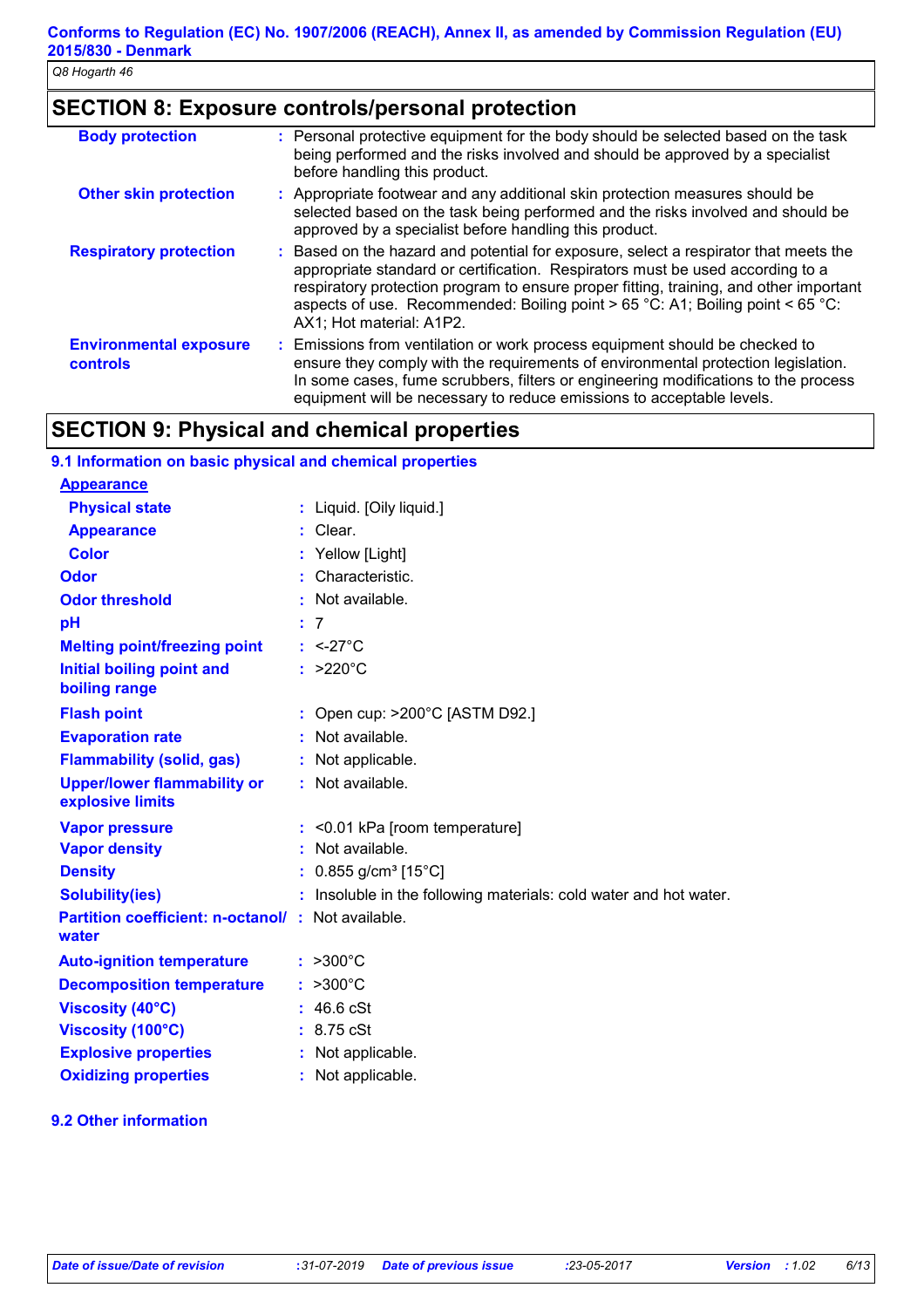# **SECTION 10: Stability and reactivity**

| <b>10.1 Reactivity</b>                            | : No specific test data related to reactivity available for this product or its ingredients.              |
|---------------------------------------------------|-----------------------------------------------------------------------------------------------------------|
| <b>10.2 Chemical stability</b>                    | : The product is stable.                                                                                  |
| <b>10.3 Possibility of</b><br>hazardous reactions | : Under normal conditions of storage and use, hazardous reactions will not occur.                         |
| <b>10.4 Conditions to avoid</b>                   | : No specific data.                                                                                       |
| <b>10.5 Incompatible materials</b>                | : Reactive or incompatible with the following materials:<br>Strong oxidizing materials                    |
| <b>10.6 Hazardous</b><br>decomposition products   | : Under normal conditions of storage and use, hazardous decomposition products<br>should not be produced. |

# **SECTION 11: Toxicological information**

#### **11.1 Information on toxicological effects**

#### **Acute toxicity**

| <b>Product/ingredient name</b>                               | <b>Result</b>                                   |                              | <b>Dose</b>                | <b>Exposure</b>          |
|--------------------------------------------------------------|-------------------------------------------------|------------------------------|----------------------------|--------------------------|
| Distillates (petroleum),<br>hydrotreated heavy<br>paraffinic | ILD50 Dermal                                    | Rat                          | 5000 mg/kg                 |                          |
| l Mineral oil                                                | LD50 Oral<br>LC50 Inhalation Dusts and<br>mists | Rat<br>Rat - Male,<br>Female | 10000 mg/kg<br>$5.53$ mg/l | 4 hours                  |
|                                                              | LD50 Dermal<br>LD50 Oral                        | Rabbit<br>Rat                | >5000 mg/kg<br>>5000 mg/kg | $\overline{\phantom{0}}$ |

**Conclusion/Summary :** Not available.

#### **Acute toxicity estimates**

Not available.

#### **Irritation/Corrosion**

| <b>Product/ingredient name</b> | <b>Result</b>                                                                                         |                                      | <b>Species</b> |                                               | <b>Score</b>                             | <b>Exposure</b> | <b>Observation</b> |  |
|--------------------------------|-------------------------------------------------------------------------------------------------------|--------------------------------------|----------------|-----------------------------------------------|------------------------------------------|-----------------|--------------------|--|
| Mineral oil                    | Skin - Erythema/Eschar<br>Skin - Edema<br>Eyes - Iris lesion<br>Eyes - Redness of the<br>coniunctivae | Rabbit<br>Rabbit<br>Rabbit<br>Rabbit | 0.17<br>0.33   | 72 hours<br>72 hours<br>I48 hours<br>48 hours | 7 days<br>7 days<br>72 hours<br>72 hours |                 |                    |  |

**Conclusion/Summary :** Not available.

#### **Sensitization**

| <b>Product/ingredient name</b> | <b>Route of</b><br>exposure | <b>Species</b> | <b>Result</b>   |
|--------------------------------|-----------------------------|----------------|-----------------|
| Mineral oil                    | skin                        | Guinea pig     | Not sensitizing |

**Conclusion/Summary :** Not available.

#### **Mutagenicity**

| <b>Product/ingredient name</b>                      | Test                                              | <b>Experiment</b>                                                 | <b>Result</b>                   |
|-----------------------------------------------------|---------------------------------------------------|-------------------------------------------------------------------|---------------------------------|
| Mineral oil                                         | 474 Mammalian<br>Erythrocyte<br>Micronucleus Test | Experiment: In vivo<br>Subject: Mammalian-Animal<br>Cell: Somatic | Negative                        |
| <b>Conclusion/Summary</b><br><b>Carcinogenicity</b> | : Not available.                                  |                                                                   |                                 |
| <b>Date of issue/Date of revision</b>               | $:31-07-2019$                                     | <b>Date of previous issue</b><br>$:23-05-2017$                    | 7/13<br>:1.02<br><b>Version</b> |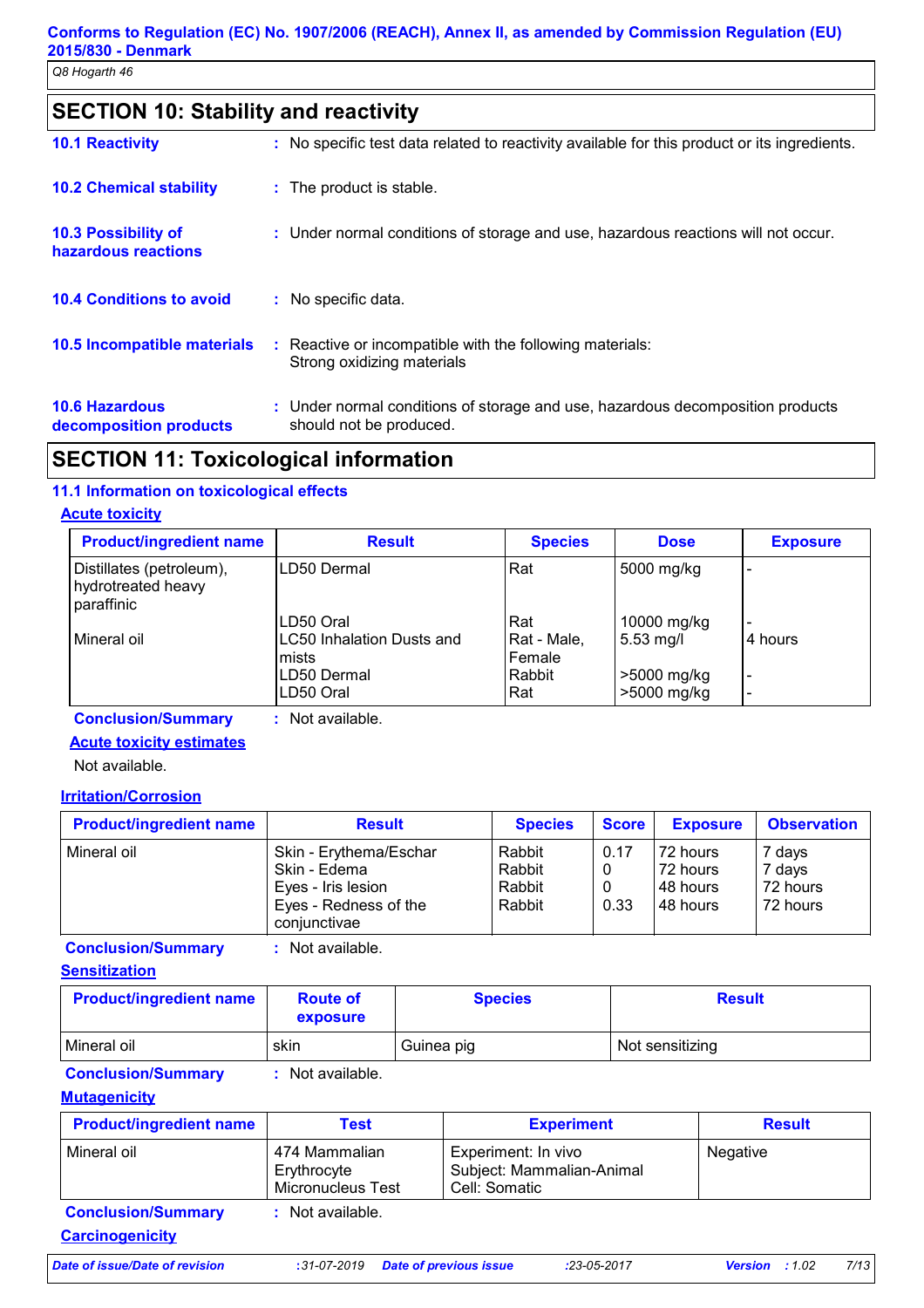# **SECTION 11: Toxicological information**

| <b>Product/ingredient name</b> | Result                 | <b>Species</b>     | <b>Dose</b> | <b>Exposure</b> |
|--------------------------------|------------------------|--------------------|-------------|-----------------|
| Mineral oil                    | Negative - Dermal - TC | Mouse - Female I - |             | 78 weeks        |

#### **Conclusion/Summary :** Not available.

#### **Reproductive toxicity**

| <b>Product/ingredient name</b> | <b>Maternal</b><br>toxicity | <b>Fertility</b> | Development<br>toxin | <b>Species</b>             | <b>Dose</b>     | <b>Exposure</b> |
|--------------------------------|-----------------------------|------------------|----------------------|----------------------------|-----------------|-----------------|
| Mineral oil                    | <b>Negative</b>             | Negative         | Negative             | Rat - Male, Female   Oral: | 1000 mg/<br>∣kg |                 |

#### **Conclusion/Summary :** Not available.

#### **Teratogenicity**

| <b>Product/ingredient name</b> | Result            | <b>Species</b> | <b>Dose</b> | <b>Exposure</b> |
|--------------------------------|-------------------|----------------|-------------|-----------------|
| Mineral oil                    | Negative - Dermal | Rat            | 2000 mg/kg  | 7 days per week |

**Conclusion/Summary :** Not available.

**Specific target organ toxicity (single exposure)**

Not available.

#### **Specific target organ toxicity (repeated exposure)**

Not available.

#### **Aspiration hazard**

| <b>Product/ingredient name</b>                                           | <b>Result</b>                         |
|--------------------------------------------------------------------------|---------------------------------------|
| Lubricating oils (petroleum), C20-50, hydrotreated neutral oil-<br>based | <b>ASPIRATION HAZARD - Category 1</b> |
| Mineral oil                                                              | <b>ASPIRATION HAZARD - Category 1</b> |

| Information on the likely<br>routes of exposure   | : Not available.                                                                         |
|---------------------------------------------------|------------------------------------------------------------------------------------------|
| <b>Potential acute health effects</b>             |                                                                                          |
| <b>Eye contact</b>                                | : No known significant effects or critical hazards.                                      |
| <b>Inhalation</b>                                 | : No known significant effects or critical hazards.                                      |
| <b>Skin contact</b>                               | Defatting to the skin. May cause skin dryness and irritation.                            |
| <b>Ingestion</b>                                  | : No known significant effects or critical hazards.                                      |
|                                                   | <b>Symptoms related to the physical, chemical and toxicological characteristics</b>      |
| <b>Eye contact</b>                                | : No specific data.                                                                      |
| <b>Inhalation</b>                                 | : No specific data.                                                                      |
| <b>Skin contact</b>                               | : Adverse symptoms may include the following:<br>irritation<br>dryness<br>cracking       |
| <b>Ingestion</b>                                  | : No specific data.                                                                      |
|                                                   | Delayed and immediate effects and also chronic effects from short and long term exposure |
| <b>Short term exposure</b>                        |                                                                                          |
| <b>Potential immediate</b><br>effects             | : Not available.                                                                         |
| <b>Potential delayed effects : Not available.</b> |                                                                                          |
| <b>Long term exposure</b>                         |                                                                                          |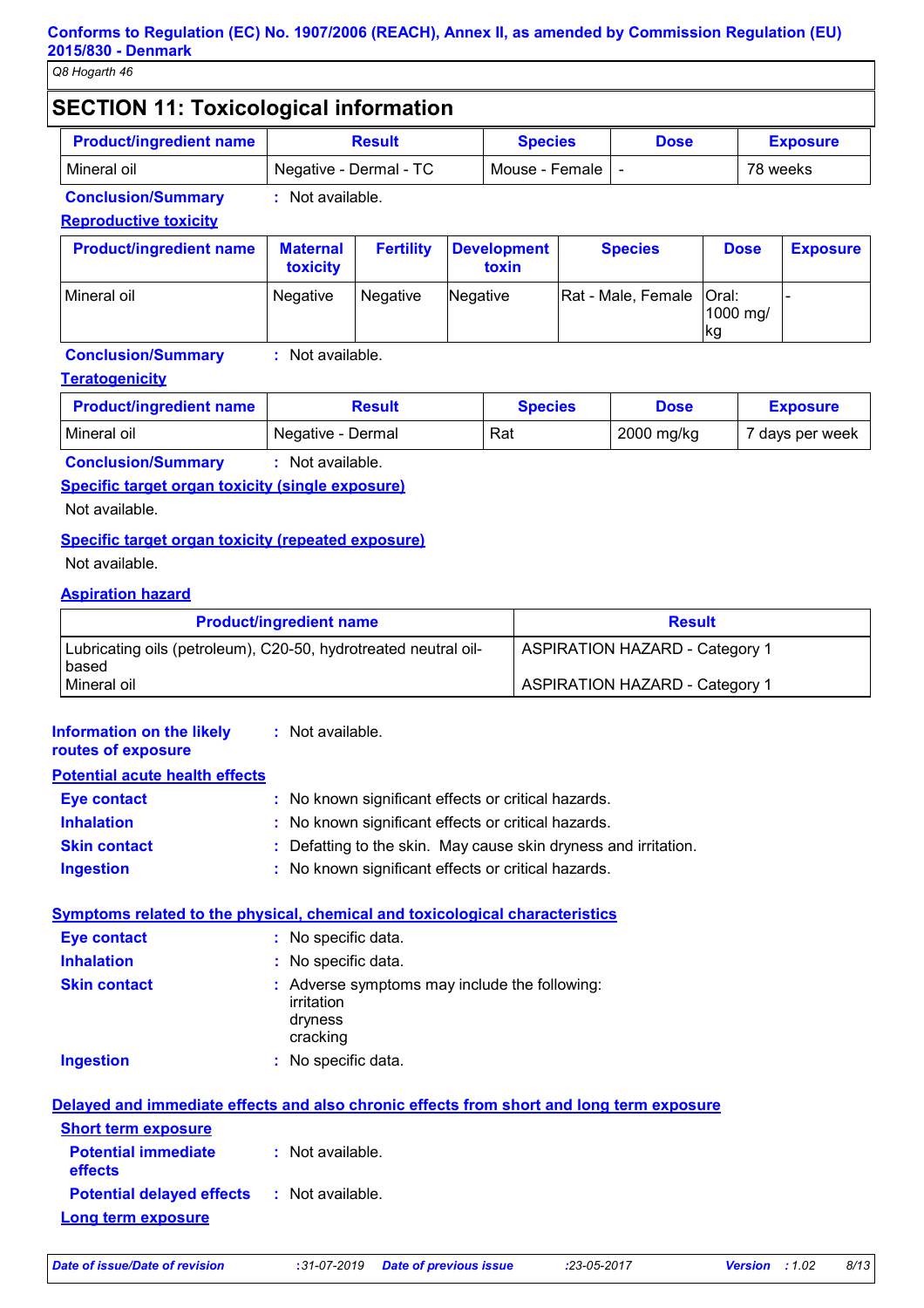# **SECTION 11: Toxicological information**

**Potential immediate effects**

**:** Not available.

**Potential delayed effects :** : Not available.

#### **Potential chronic health effects**

| <b>Product/ingredient name</b> | <b>Result</b>                                                                                            | <b>Species</b>        | <b>Dose</b>              | <b>Exposure</b>              |  |  |
|--------------------------------|----------------------------------------------------------------------------------------------------------|-----------------------|--------------------------|------------------------------|--|--|
| Mineral oil                    | Sub-chronic NOAEL Oral                                                                                   | Rat - Male,<br>Female | $≥2000$ mg/kg            | 13 weeks; 5<br>days per week |  |  |
|                                | Sub-acute LOAEL Oral                                                                                     | Rat - Male            | $125 \text{ mg/kg}$      | 13 weeks; 5<br>hours per day |  |  |
|                                | Sub-acute NOAEL Inhalation<br>Vapor                                                                      | Rat - Male            | $>980$ mg/m <sup>3</sup> | 4 weeks; 5 days<br>per week  |  |  |
| <b>Conclusion/Summary</b>      | $:$ Not available.                                                                                       |                       |                          |                              |  |  |
|                                |                                                                                                          |                       |                          |                              |  |  |
| <b>General</b>                 | Prolonged or repeated contact can defat the skin and lead to irritation, cracking and/<br>or dermatitis. |                       |                          |                              |  |  |
| <b>Carcinogenicity</b>         | : No known significant effects or critical hazards.                                                      |                       |                          |                              |  |  |
| <b>Mutagenicity</b>            | : No known significant effects or critical hazards.                                                      |                       |                          |                              |  |  |
| <b>Teratogenicity</b>          | : No known significant effects or critical hazards.                                                      |                       |                          |                              |  |  |
| <b>Developmental effects</b>   | : No known significant effects or critical hazards.                                                      |                       |                          |                              |  |  |

#### **Other information :** : Not available.

# **SECTION 12: Ecological information**

#### **12.1 Toxicity**

| <b>Product/ingredient name</b> | <b>Result</b>                     | <b>Species</b>                    | <b>Exposure</b> |
|--------------------------------|-----------------------------------|-----------------------------------|-----------------|
| l Mineral oil                  | Acute NEL >100 mg/l Fresh water   | Algae                             | 72 hours        |
|                                | Acute NEL >10000 mg/l Fresh water | Daphnia - Daphnia Magma           | 148 hours       |
|                                | Acute NEL ≥100 mg/l Fresh water   | <b>Fish - Pimephales promelas</b> | 196 hours       |
|                                | Chronic NEL 10 mg/l Fresh water   | Daphnia - Daphnia magna           | 21 days         |

**Conclusion/Summary :** Not available.

#### **12.2 Persistence and degradability**

**Conclusion/Summary :** Not available.

| <b>Product/ingredient name</b> | <b>Aquatic half-life</b> | <b>Photolysis</b> | Biodegradability |
|--------------------------------|--------------------------|-------------------|------------------|
| Mineral oil                    |                          |                   | IInherent        |

#### **12.3 Bioaccumulative potential**

| <b>Product/ingredient name</b>                                                 | $\mathsf{LocP}_\mathsf{ow}$ | <b>BCF</b> | <b>Potential</b> |
|--------------------------------------------------------------------------------|-----------------------------|------------|------------------|
| Lubricating oils (petroleum),  >6<br>C20-50, hydrotreated<br>neutral oil-based |                             |            | high             |

#### **12.4 Mobility in soil**

| <b>Soil/water partition</b> | : Not available. |
|-----------------------------|------------------|
| <b>coefficient (Koc)</b>    |                  |
| <b>Mobility</b>             | : Not available. |

#### **12.5 Results of PBT and vPvB assessment**

| <b>PBT</b>                     | : Not applicable.            |  |
|--------------------------------|------------------------------|--|
| <b>vPvB</b>                    | : Not applicable.            |  |
| Date of issue/Date of revision | Date of<br>$.31 - 07 - 2019$ |  |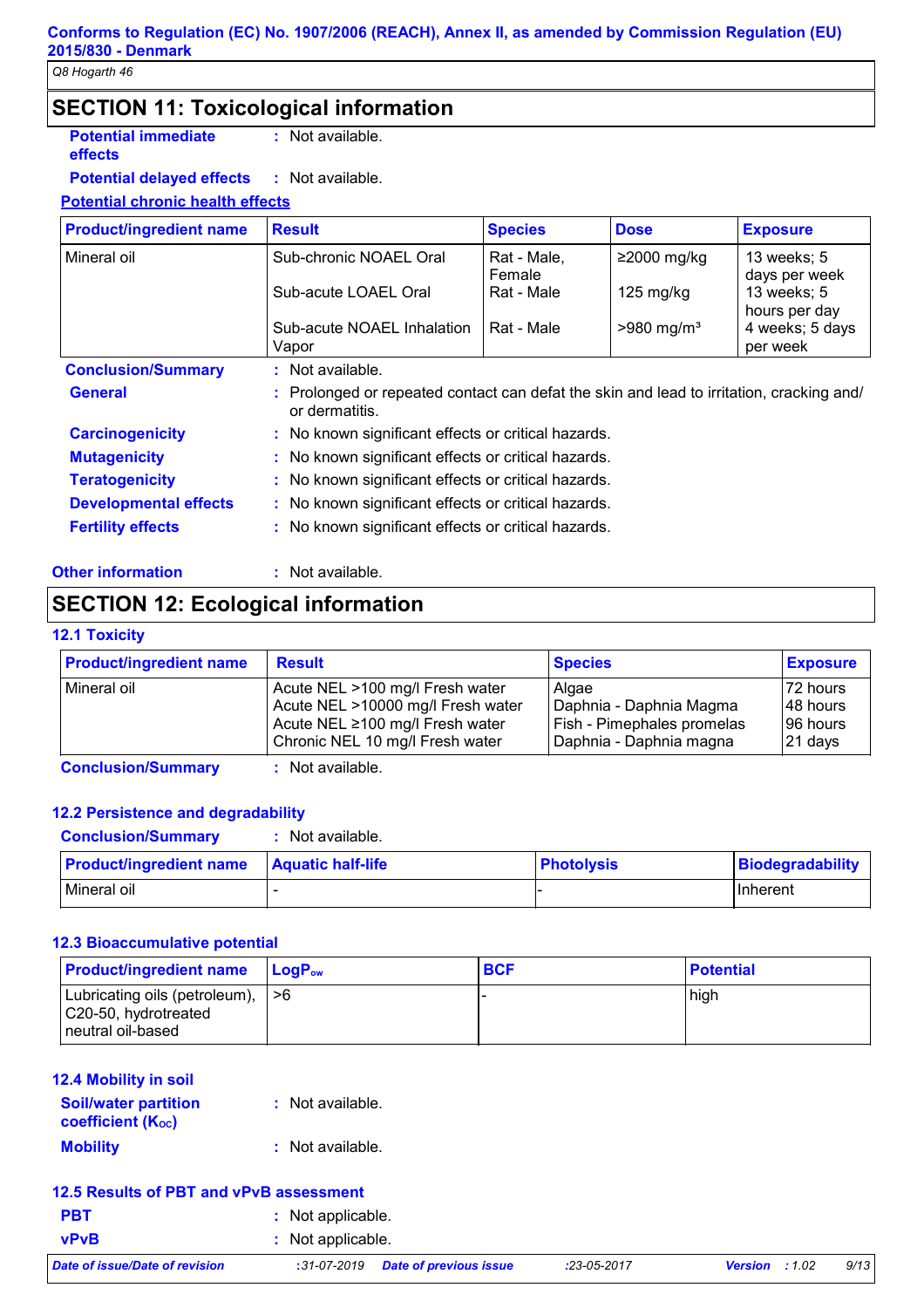# **SECTION 12: Ecological information**

**12.6 Other adverse effects :** No known significant effects or critical hazards.

## **SECTION 13: Disposal considerations**

The information in this section contains generic advice and guidance. The list of Identified Uses in Section 1 should be consulted for any available use-specific information provided in the Exposure Scenario(s).

#### **13.1 Waste treatment methods**

**Product**

**Methods of disposal :** The generation of waste should be avoided or minimized wherever possible. Disposal of this product, solutions and any by-products should at all times comply with the requirements of environmental protection and waste disposal legislation and any regional local authority requirements. Dispose of surplus and nonrecyclable products via a licensed waste disposal contractor. Waste should not be disposed of untreated to the sewer unless fully compliant with the requirements of all authorities with jurisdiction.

**Hazardous waste :** Yes.

#### **European waste catalogue (EWC)**

| <b>Waste code</b>          | <b>Waste designation</b>                                                                                                                                                                                                                    |  |
|----------------------------|---------------------------------------------------------------------------------------------------------------------------------------------------------------------------------------------------------------------------------------------|--|
| 13 01 10*                  | mineral based non-chlorinated hydraulic oils                                                                                                                                                                                                |  |
| <b>Packaging</b>           |                                                                                                                                                                                                                                             |  |
| <b>Methods of disposal</b> | : The generation of waste should be avoided or minimized wherever possible. Waste<br>packaging should be recycled. Incineration or landfill should only be considered<br>when recycling is not feasible.                                    |  |
| <b>Special precautions</b> | : This material and its container must be disposed of in a safe way. Empty containers<br>or liners may retain some product residues. Avoid dispersal of spilled material and<br>runoff and contact with soil, waterways, drains and sewers. |  |

# **SECTION 14: Transport information**

|                                           | <b>ADR/RID</b> | <b>ADN</b>     | <b>IMDG</b>    | <b>IATA</b>    |
|-------------------------------------------|----------------|----------------|----------------|----------------|
| 14.1 UN number                            | Not regulated. | Not regulated. | Not regulated. | Not regulated. |
| 14.2 UN proper<br>shipping name           | ۰              |                |                |                |
| <b>14.3 Transport</b><br>hazard class(es) | -              |                |                |                |
| 14.4 Packing<br>group                     |                |                |                |                |
| 14.5<br><b>Environmental</b><br>hazards   | No.            | No.            | No.            | No.            |

**14.6 Special precautions for user**

**Transport within user's premises:** always transport in closed containers that are **:** upright and secure. Ensure that persons transporting the product know what to do in the event of an accident or spillage.

**14.7 Transport in bulk according to Annex II of MARPOL and the IBC Code :** Not available.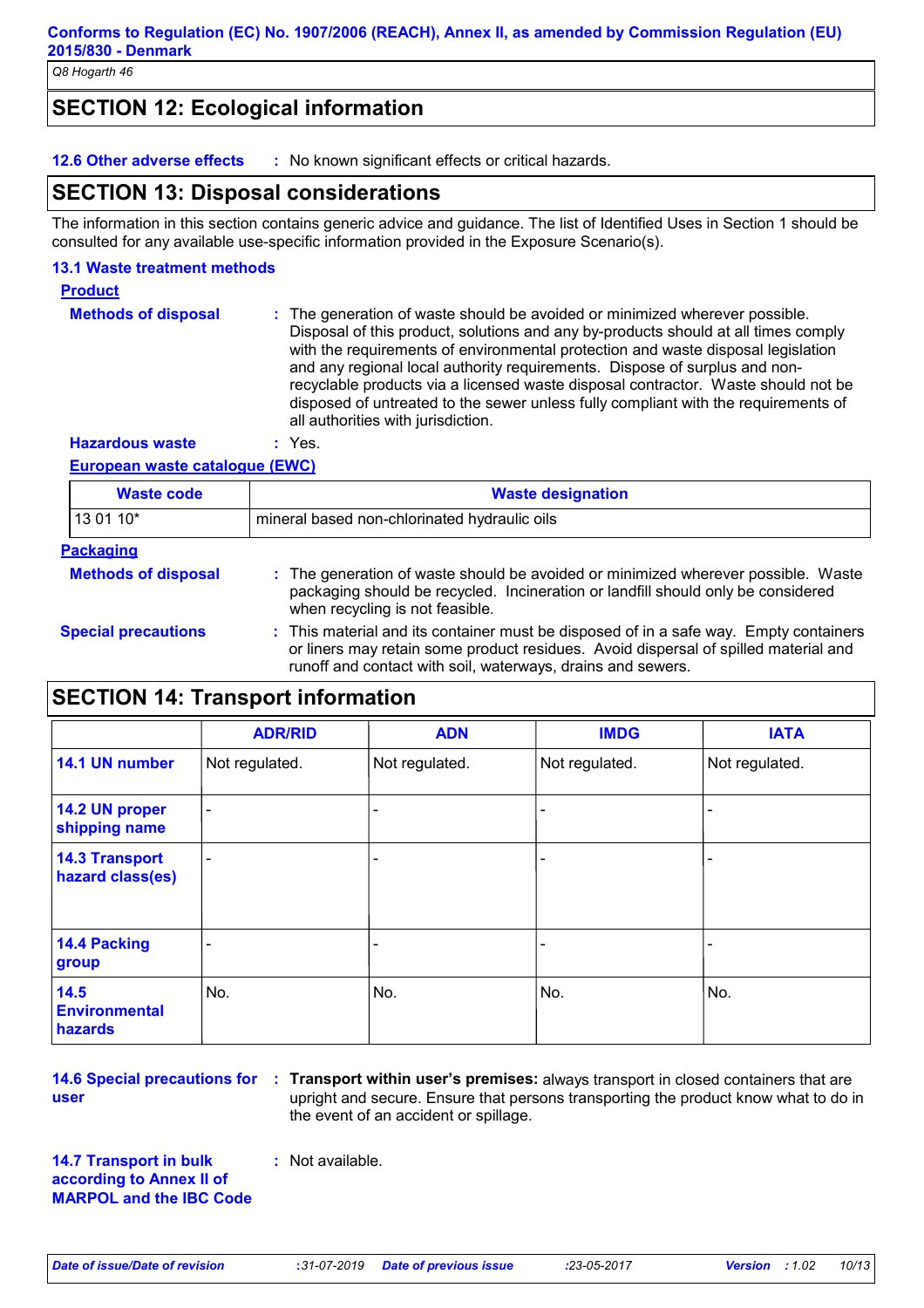# **SECTION 15: Regulatory information**

**15.1 Safety, health and environmental regulations/legislation specific for the substance or mixture EU Regulation (EC) No. 1907/2006 (REACH)**

#### **Annex XIV - List of substances subject to authorization**

#### **Annex XIV**

None of the components are listed.

**Substances of very high concern**

None of the components are listed.

**Annex XVII - Restrictions on the manufacture, placing on the market and use of certain dangerous substances, mixtures and articles** : Not applicable.

#### **Other EU regulations**

#### **Ozone depleting substances (1005/2009/EU)**

Not listed.

#### **Prior Informed Consent (PIC) (649/2012/EU)**

Not listed.

#### **Seveso Directive**

This product is not controlled under the Seveso Directive.

#### **National regulations**

| <b>Product registration</b><br>number | : 4213901                                                                                                                                                                        |
|---------------------------------------|----------------------------------------------------------------------------------------------------------------------------------------------------------------------------------|
| <b>MAL-code</b>                       | $: 00-1$                                                                                                                                                                         |
|                                       | <b>Protection based on MAL : According to the regulations on work involving coded products, the following</b><br>stipulations apply to the use of personal protective equipment: |

**General:** Gloves must be worn for all work that may result in soiling. Apron/ coveralls/protective clothing must be worn when soiling is so great that regular work clothes do not adequately protect skin against contact with the product. A face shield must be worn in work involving spattering if a full mask is not required. In this case, other recommended use of eye protection is not required.

In all spraying operations in which there is return spray, the following must be worn: respiratory protection and arm protectors/apron/coveralls/protective clothing as appropriate or as instructed.

MAL-code: 00-1 **Application:** When spraying in existing\* spray booths, if the operator is outside the spray zone.

- Arm protectors must be worn.

During all spraying where atomization occurs in cabins or spray booths where the operator is inside the spray zone and during spraying outside a closed facility, cabin or booth.

- Full mask with combined filter, coveralls and hood must be worn.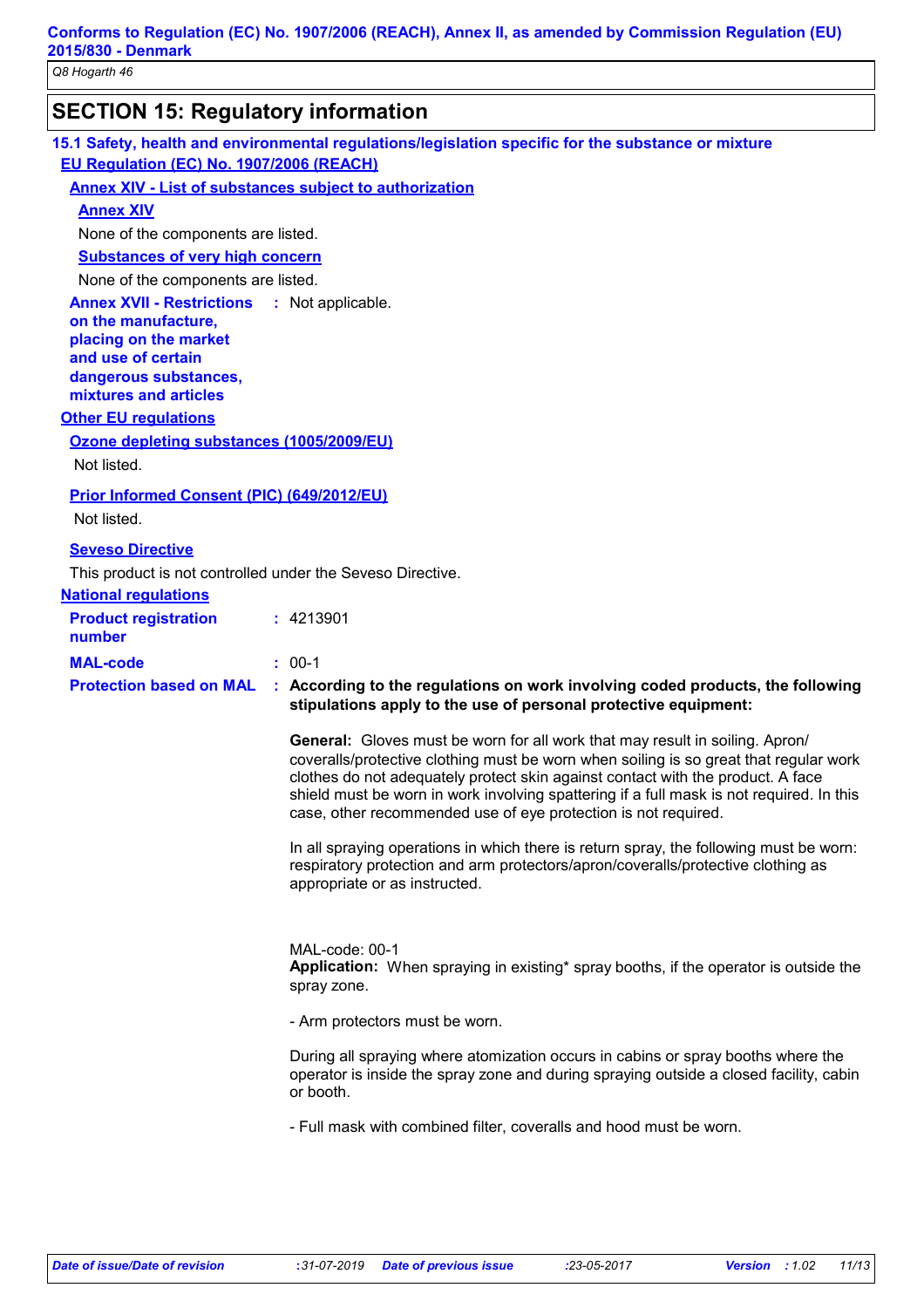# **SECTION 15: Regulatory information**

|                                                       | <b>Drying:</b> Items for drying/drying ovens that are temporarily placed on such things as<br>rack trolleys, etc. must be equipped with a mechanical exhaust system to prevent<br>fumes from wet items from passing through workers' inhalation zone. |
|-------------------------------------------------------|-------------------------------------------------------------------------------------------------------------------------------------------------------------------------------------------------------------------------------------------------------|
|                                                       | Polishing: When polishing treated surfaces, a mask with dust filter must be worn.<br>When machine grinding, eye protection must be worn. Work gloves must always be<br>worn.                                                                          |
|                                                       | Caution The regulations contain other stipulations in addition to the above.                                                                                                                                                                          |
|                                                       |                                                                                                                                                                                                                                                       |
|                                                       | *See Regulations.                                                                                                                                                                                                                                     |
| <b>Hazard class for water</b><br>(WGK)                | $\therefore$ 2                                                                                                                                                                                                                                        |
| <b>VOC content</b>                                    | : Exempt.                                                                                                                                                                                                                                             |
| <b>International regulations</b>                      |                                                                                                                                                                                                                                                       |
|                                                       | <b>Chemical Weapon Convention List Schedules I, II &amp; III Chemicals</b>                                                                                                                                                                            |
| Not listed.                                           |                                                                                                                                                                                                                                                       |
| <b>Montreal Protocol</b>                              |                                                                                                                                                                                                                                                       |
| Not listed.                                           |                                                                                                                                                                                                                                                       |
|                                                       | <b>Stockholm Convention on Persistent Organic Pollutants</b>                                                                                                                                                                                          |
| Not listed.                                           |                                                                                                                                                                                                                                                       |
|                                                       | <b>Rotterdam Convention on Prior Informed Consent (PIC)</b>                                                                                                                                                                                           |
| Not listed.                                           |                                                                                                                                                                                                                                                       |
|                                                       |                                                                                                                                                                                                                                                       |
| <b>UNECE Aarhus Protocol on POPs and Heavy Metals</b> |                                                                                                                                                                                                                                                       |
| Not listed.                                           |                                                                                                                                                                                                                                                       |
| <b>Inventory list</b>                                 |                                                                                                                                                                                                                                                       |
| <b>Australia</b>                                      | : All components are listed or exempted.                                                                                                                                                                                                              |
| <b>Canada</b>                                         | : All components are listed or exempted.                                                                                                                                                                                                              |
| <b>China</b>                                          | : All components are listed or exempted.                                                                                                                                                                                                              |
| <b>Europe</b>                                         | : All components are listed or exempted.                                                                                                                                                                                                              |
| <b>Japan</b>                                          | : Japan inventory (ENCS): Not determined.<br>Japan inventory (ISHL): Not determined.                                                                                                                                                                  |
| <b>Malaysia</b>                                       | Not determined                                                                                                                                                                                                                                        |
| <b>New Zealand</b>                                    | All components are listed or exempted.                                                                                                                                                                                                                |
| <b>Philippines</b>                                    | All components are listed or exempted.                                                                                                                                                                                                                |
| <b>Republic of Korea</b>                              | All components are listed or exempted.                                                                                                                                                                                                                |
| <b>Taiwan</b>                                         | Not determined.                                                                                                                                                                                                                                       |
| <b>Thailand</b>                                       | Not determined.                                                                                                                                                                                                                                       |
| <b>Turkey</b>                                         | Not determined.                                                                                                                                                                                                                                       |
| <b>United States</b>                                  | All components are listed or exempted.                                                                                                                                                                                                                |
| <b>Viet Nam</b>                                       | Not determined.                                                                                                                                                                                                                                       |
| <b>15.2 Chemical Safety</b><br>Assessment             | This product contains substances for which Chemical Safety Assessments are still<br>required.                                                                                                                                                         |